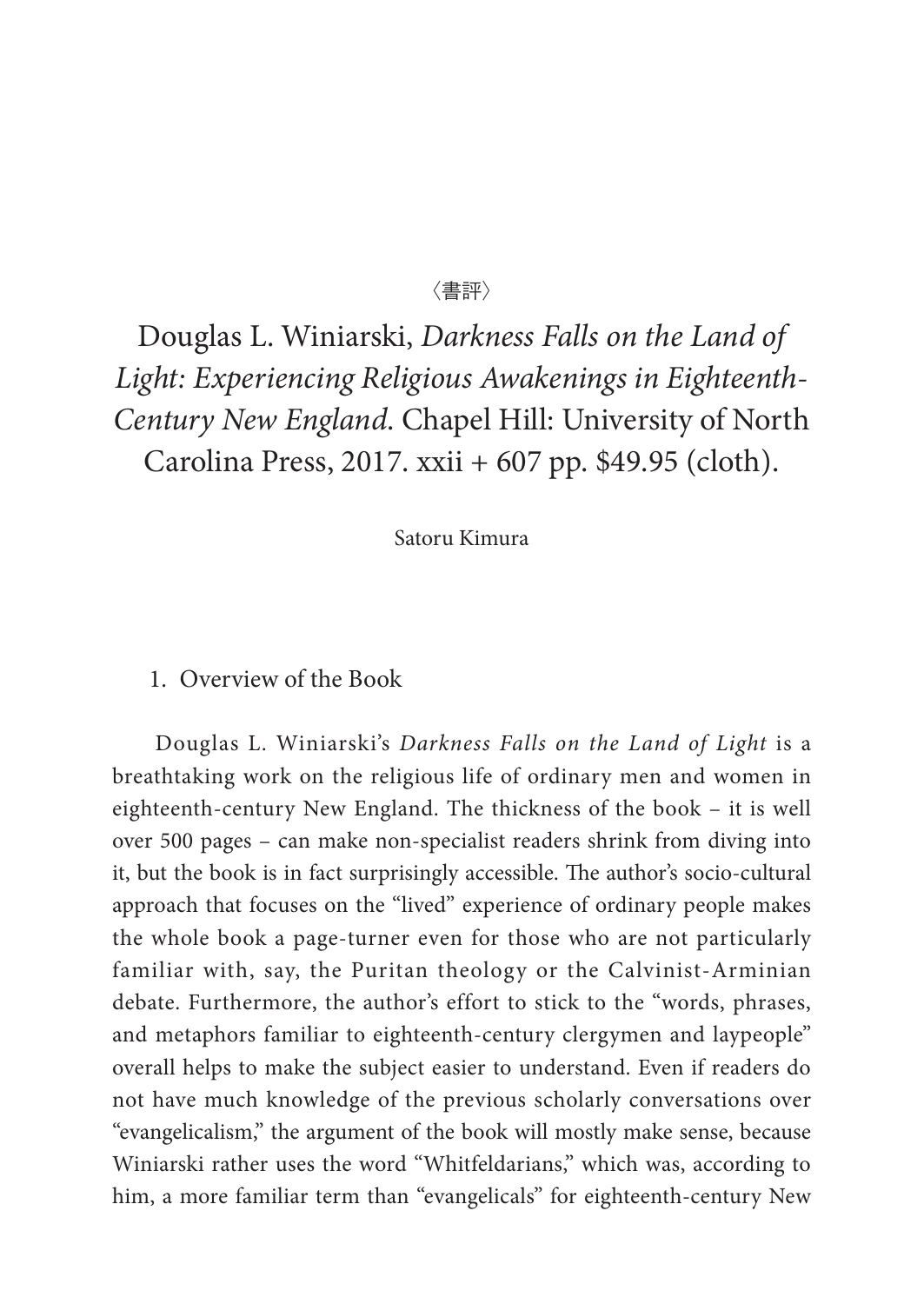Englanders themselves.<sup>1</sup>

The book consists of five meticulously well-researched parts, *each* of which is 80 to 140-page long. The author's overarching goal in this book is to show how the Congregationalist establishment, which had enjoyed a dominant status in New England since the seventeenth century, was "buried under an avalanche of innovative and incendiary religious beliefs and practices during the middle decades of the eighteenth century." In Part One, Winiarski identifies key features of established Congregationalist culture in the late seventeenth and early eighteenth centuries, among which is a very strong sense of devotional obligations. A wide range of difficulties in life, such as earthquakes, diseases, wars, infant mortality, and other daily afflictions, led New Englanders to seek God's merciful protections and material blessings through the performance of religious duties (e.g., church attendance, baptism, prayer, and meditation). The observance of such devotional practices – which Winiarski calls a "godly walk" – was their way of turning an "uncertain world of pain, strife, and upheaval" into a "more livable" space.<sup>3</sup>

However, the "godly walk" consensus did not last long. In Part Two, the author discusses how the popular Anglican revivalist George Whitefield changed the New England religious landscape upon his arrival there in 1740. At the core of his ministry was a shift of emphasis from the godly walk (i.e., the patient observance of various religious duties) to a drastic, onetime experience of "conversion." Referring to the new movement formed by Whitefield and his allies as the "Whitefieldian awakening," the author explores various types of sources (e.g., sermons, prayer bills, letters, and diaries) to illustrate the rise of the instantaneous "new birth" discourse in New England in this era. Part Three takes a look at another dimension of the Whitefieldian movement: the physicality of conversion experience. According to the author, there was a widely shared belief among the

<sup>1</sup> *Darkness Falls on the Land of Light: Experiencing Religious Awakenings in Eighteenth-Century New England* (Chapel Hill: University of North Carolina Press, 2017), 15.

<sup>2</sup> Ibid., 9.

<sup>3</sup> Ibid., 76.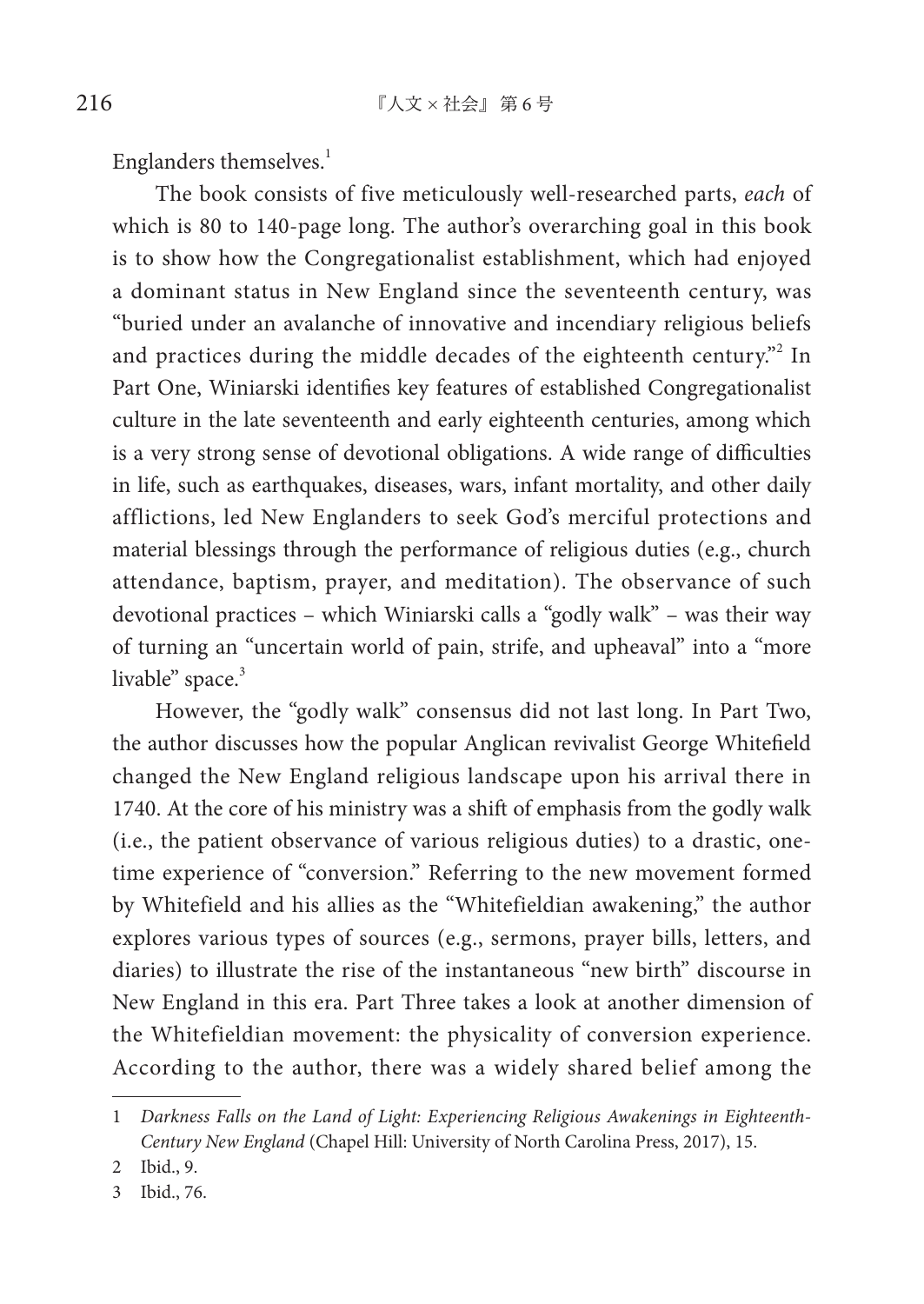participants in the revival that the Holy Spirit would literally enter the bodies of humans at the point of their conversion.<sup>4</sup> By analyzing numerous cases of trembles, agony, trances, and visions, which converts experienced allegedly as a result of the work of the Holy Spirit, Winiarski highlights the ecstatic, bodily aspect of the new revival.

Not surprisingly, confrontation between the emerging revivalists and the old Congregationalist established clergy was inevitable. In Part Four, the author discusses the tensions between the two parties by looking into the career of James Davenport, a Yale-trained elite who turned into an eccentric revivalist. Davenport's style was far more openly provocative than Whitefield's. He annoyed the established clergy by holding revival meetings without their permission, by branding them as hypocrites, and even by burning up books and treatises, which he deemed as works of "Heresy."5

What the Whitefieldian awakening brought to New England were, in conclusion, the breakdown of the Congregationalist standing order and the diversification of religious views. In Part Five, Winiarski delves into the emergence of numerous dissenting individuals and sects during the decades following the 1740s. Newly revived lay people who could no longer stand the established ministers left the church and formed new congregations, in which a strong emphasis was now put on the direct communication with God through spirit possession, heavenly visions, and instantaneous conversion. By examining several concrete cases of growing tensions between the established clergy and the dissenting laity in the period between 1745 and 1780, Winiarski argues that the "Whitefieldian revivals were the rock on which the ship of New England Congregationalism foundered."6

## 2. The Centrality of the "Body" in Lay Piety

Among those five engaging parts, Part Three, "Exercised Bodies, Impulsive Bodies," makes a particularly important contribution to the

<sup>4</sup> Ibid., 215.

<sup>5</sup> Ibid., 294, 306-308.

<sup>6</sup> Ibid., 373.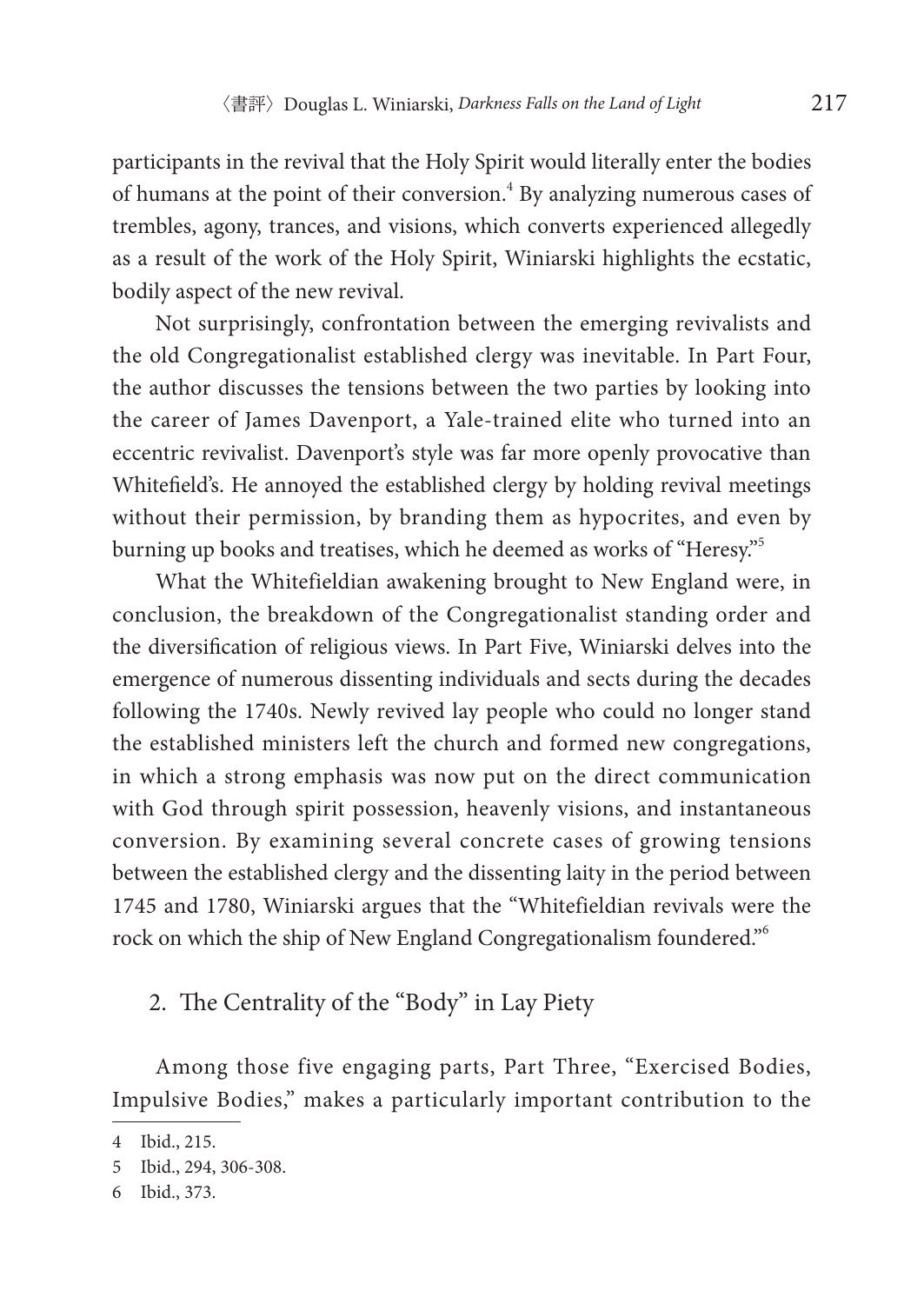scholarship on eighteenth-century New England piety. In what follows, I will first give an extended summary of Winiarski's argument in this part, and then discuss its contributions and problems.

Placed at the middle of the five parts of the book, Part Three explores the gradual collapse of the Congregational standing order and the rise of radically diverse religious expressions and groups in eighteenth-century New England. The author's originality here lies in his focus on the *body* in this narrative. According to Winiarski, at the core of the Whitefieldian revivals in the 1740s was the immediate, ecstatic experience of the Holy Spirit, which resulted in a diverse array of *bodily* expressions among lay men and women. Though the doctrine of the Holy Spirit was of course not new, Whitefield and his supporters had a novel emphasis on the idea of the Holy Spirit *entering* and *indwelling* in the body of converts. This idea immediately became widespread among lay people in New England towns. Winiarski finds in letters and diaries written in this era such remarkable passages as: "[God's Spirit is] dwelling in me"; "Continual refreshing Preasence of the holy Spirit"; and "[God would] Send his holy Spirit [to open converts'] blind Eyes."<sup>7</sup> In a similar vein, it was believed that the Word or the scriptures could intrude or penetrate the bodies of converts. While hearing Whitefieldian revival sermons, the audience could experience the scriptures "warm[ing]" their heart, "fall[ing] with Weight" on them, and "tak[ing] root" in them.<sup>8</sup> Importantly, these metaphors were, according to Winiarski, taken "literally" by ardent participants in the revivals. "Many were convinced," he claims, "that inspired preaching transformed biblical texts into a 'sensible,' physical force that was [in the words of the revivalist Daniel Rogers] capable of creating 'Marvellous Motion.'"9

The experience of inspiration or possession by the spirit led to a multitude of bodily expressions. Assuming that an internal conversion would entail a change in external behaviors, Jonathan Edwards identified such outward behaviors as "love, joy, peace, long-suffering, gentleness,

<sup>7</sup> Ibid., 215.

<sup>8</sup> Ibid., 221.

<sup>9</sup> Ibid., 222.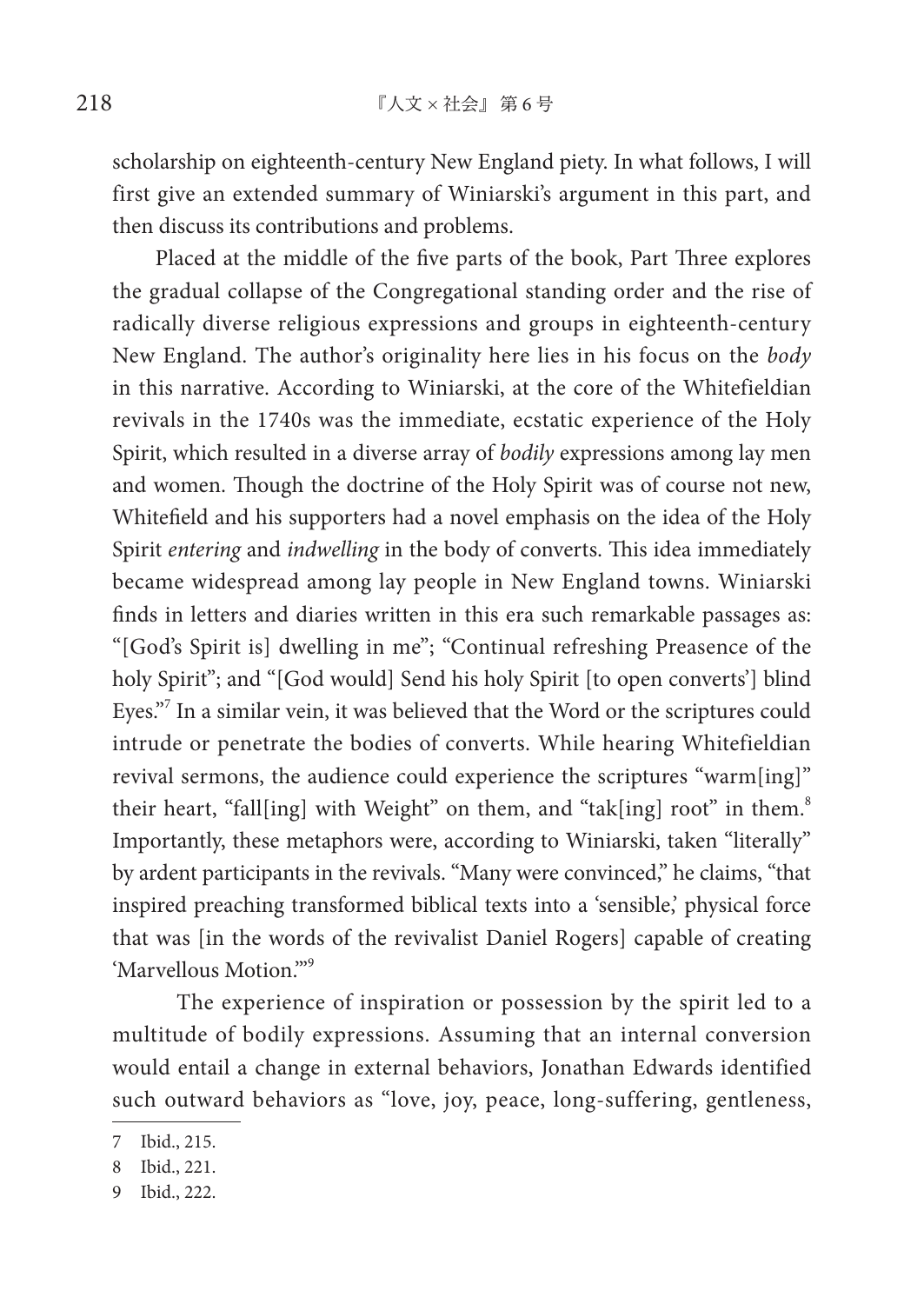goodness, faith, meekness, temperance" as "virtuous fruits" of the indwelling Holy Spirit.<sup>10</sup> Yet the experience of the spirit could cause much more vivid, enthusiastic bodily responses among converts. Daniel Rogers, a revivalist who obsessively studied the linkage between "the indwelling presence of the Holy Spirit" and "exercised bodies and impassioned speech," noticed that inspired converts often lost control over their own bodies and began to speak or pray spontaneously. For instance, his record includes a story of a woman who suddenly "received Power from God" after confessing her sins and hearing Rogers's direct exhortation to her. Most remarkably, this woman could no longer control her own body in this ecstatic state: according to Rogers, her "Mouth" was, after the experience of receiving God's power, "fill'd with the Praises of the Lord."<sup>11</sup>

Not infrequently, converts had more explicitly mystical experiences, such as visions, trances and revelations, too. Exploring numerous sources written in the mid-eighteenth century, Winiarski points out that the following phenomena regularly occurred to lay New Englanders: "the cataleptic trance, the heavenly journey, the temptations of Satan, the father and son enthroned, and, most important, the image of the Book of Life opened to the names of God's elect."12 In the summer of 1742, for example, two parishioners in Lebanon, Connecticut, simultaneously got in "a kind of Trance" and both remained in that state for "near 2 Days and 2 Nights." After they recovered their consciousness, both of them separately told their minister that they had been "to heaven." According to the account of one of them, his heavenly journey included an encounter with Satan and Jesus, an entry into a great celestial city, and a reading of the Book of Life given by Jesus, in which the names of many saints were listed.<sup>13</sup>

In addition to contributing to the scholarship on eighteenth-century New England history, Winiarski's discussion in this part teaches religion scholars in general how to study *bodies* or *embodied practices* in religion.

<sup>10</sup> Ibid., 217.

<sup>11</sup> Ibid., 229.

<sup>12</sup> Ibid., 256.

<sup>13</sup> Ibid., 252-253.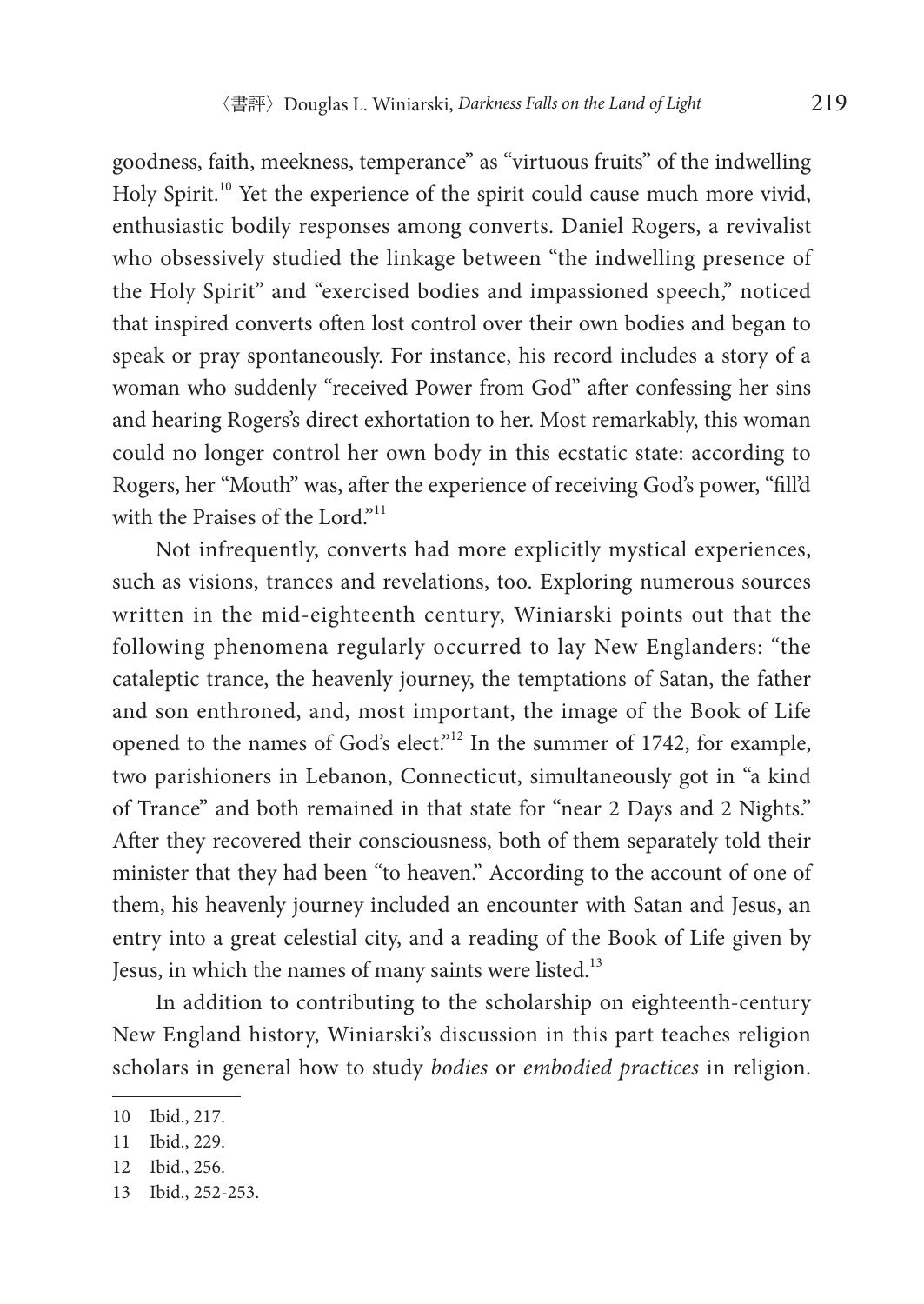Readers will never miss his methodological virtues, such as a usage of numerous hitherto unexplored sources, in-depth reading of them, and a skill to weave them into a thick yet accessible narrative. Yet most importantly, by focusing on the body, the author is showing not just what the religious life of ordinary people was like but also the *centrality* of their roles in the shaping of religious movement. In other words, though scholars of religion have often viewed clerical elites as primary setters of *doctrines*, Winiarski shows that this is not necessarily the case so far as discourses of *body* are concerned. In fact, what emerges from Winiarski's account is a portrait of lay men and women who actively reinterpreted and challenged the discourses provided by the clergy, rather than receiving them passively. Accordingly, many of the ministers who appear in Winiarski's narrative are astonished, confused, and surprisingly powerless in the face of the dynamic religious expressions of lay folks. Jonathan Edwards is perhaps a superb example of such ministers. At first glance, Edwards seems to have had a strong initiative in the shaping and spread of particular bodily practices, including outcries, faintings, and convulsions, among his audience. As Winiarski puts, "Edwards not only validated bodily exercises as authentic, he *created* space for convicted parishioners to enact their conversion struggles in somatic form."<sup>14</sup> Soon, however, things got beyond control of Edwards. The escalation of bodily experiences, including trances, dreams, and visions, among people worried Edwards so much that he eventually changed his mind and even warned at his 1741 address at Yale College that these enthusiastic responses should not be taken as legitimate signs of the Holy Spirit's work.<sup>15</sup> The change of Edwards's mind on this matter indicates a fascinating fact about the religious life in the eighteenth century: *the relative weakness of the clerical power in the formation of bodily practices*. Surely, ministers must have exerted a huge power in such fields as doctrines and rituals, but when it came to the "body," their instructions could be easily ignored, challenged, and revised by the laity. Winiarski's study thus shows that to study bodies is to challenge a

<sup>14</sup> Ibid., 223. Emphasis added.

<sup>15</sup> Ibid., 169-172.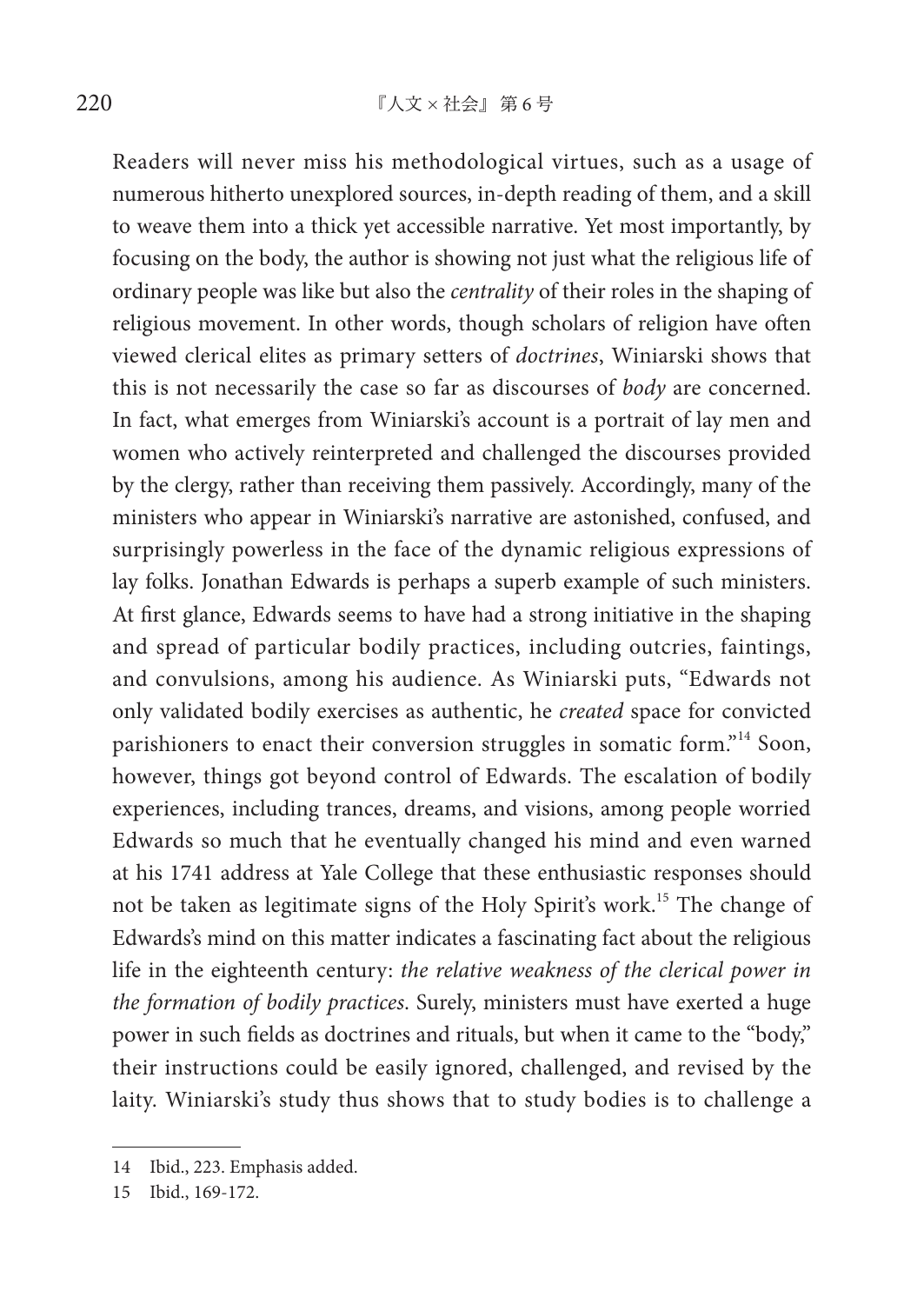scholarly preconception that the laity follow what the clergy tell them to do and believe.

Despite the author's rigorous investigation into the subject, his argument is not without its flaws. Here, I would like to point out two lacunas in Winiarski's work, which subsequent scholars can hopefully fill. First, by focusing almost exclusively on the "lived" experience of ordinary people, Winiarski blurs *wider political contexts*, in which it was supposedly embedded. To be clear, I am *not* saying that political or economic matters (such as the town governance, tax systems, and the relations between the colonies and the British monarchy) must be placed at the *center* of the narrative. In fact, turning eyes from such *macro*-contexts to hitherto overlooked *micro*-experience of ordinary people is the whole point of lived religion scholarship. So it is totally fine that political and economic topics receive less attention in this type of work. Nevertheless, it would be unfortunate if this paradigm shift resulted in a treatment of micro-aspects of people's life as something *separate from* macro-political contexts – and this seems to be what is happening in Winiarski's book. After reading Winiarski's book, I remain wondering what effects the Whitefieldian revivals had upon the political orbits of the eighteenth-century New England colonies. How did the 1740s revivals change colonists' perception of England? Did the experience of conversion cultivate among them an independent spirit, which eventually helped the rise of a movement for a political independence from Great Britain? Or, did the revivals rather turn people into *apolitical*, soul-salvation-seeking individualists who would serve existing political authorities more obediently? Winiarski provides no answers to these questions.

Second, in spite of his otherwise comprehensive scope, racial minorities receive little attention throughout the work. The overall absence of African and Native Americans in this book is particularly lamentable given that one of Winiarski's major subjects is none other than the "body." In fact, that African and Native Americans have historically developed different types of somatic ontology from those of white Protestants is increasingly wellrecognized in recent scholarship. In her 2018 article, for example, Polly